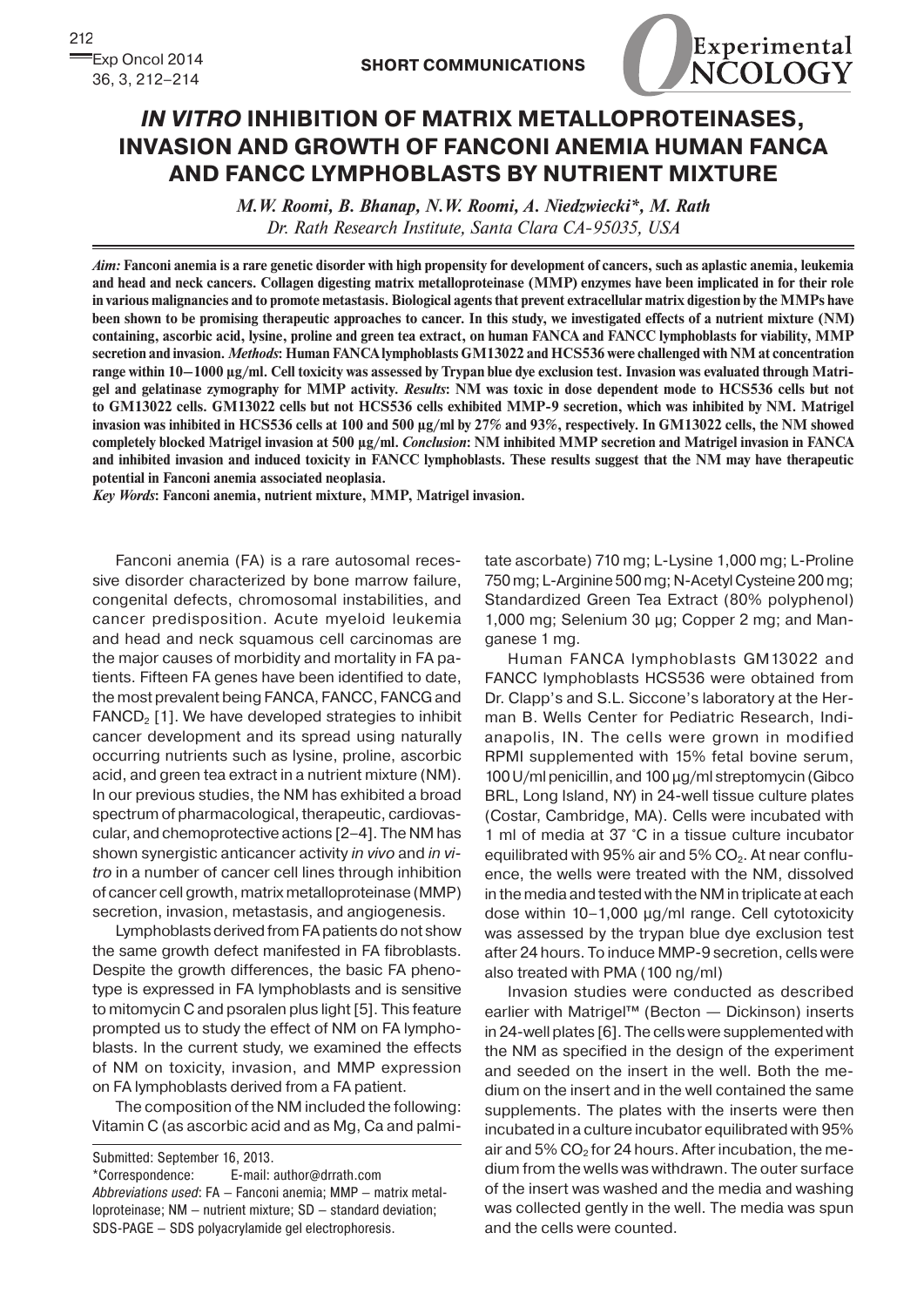Gelatinase zymography was performed as described  $[6]$ . In brief, the culture media (20  $\mu$ I) were mixed with the sample buffer and loaded for SDS Polyacrylamide Gel Electrophoresis (SDS-PAGE) with trisglycine SDS buffer. Samples were not boiled before electrophoresis. Following electrophoresis, the gels were washed twice in 2.5% Triton X-100 for 30 min at room temperature to remove SDS. The gels were then incubated at 37 °C overnight in CaCl<sub>2</sub> at pH 8.0 and stained with 0.5% Coomassie Blue R250 in 50% methanol and 10% glacial acetic acid for 30 min and destained producing clear bands against an intensely stained background. Gelatinase zymograms were scanned using a CanoScan 9950F Canon scanner at 1.200 dpi. The intensity of the bands was evaluated using a pixel-based densitometer program Un-Scan-It, Version 5.1, 32-bit (Silk Scientific Corporation), at a resolution of 1 Scanner Unit (1/100 dpi), and expressed as a percentage of control.

The results were expressed as mean  $\pm$  SD. Data was analyzed by independent *t*-test.

NM exhibited dose-dependent death of HCS536 lymphoblast within the range of 10–500 µg/ml (Fig. 1, *a*) but not GM13022 even at the highest concentration (Fig. 1, *b*).



**Fig. 1.** Effect of NM on FA lymphoblasts: *a* — NM was toxic to HCS536 lymphoblast growth (*p* < 0.01); *b* — NM was not toxic to GM13022 lymphoblast growth

GM 13022 lymphoblasts exhibited only MMP-9 secretion (Fig. 2, *a*), which was enhanced by PMA (100 ng/ml) as shown in Fig. 2, *b*. NM inhibited MMP-9 secretion 50% at 500 µg/ml, and 90% at 1000 µg/ml concentration (Fig. 2, *c*). In contrast, HCS536 lymphoblasts did not demonstrate MMP activity, even with PMA stimulation (figure not shown).



**Fig. 2.** Effect of NM on GM13022 lymphoblasts on MMP secretion: *a —* untreated cells; *b —* PMA (100 ng/ml) treated cells (Legend: 1 — marker, 2 — control, 3–7 — NM 10, 50, 100, 500, 1000 µg/ml); *c —* densitometry analysis of the effect of NM on untreated cells shown in  $a (R^2 = 0.8296)$ 

Invasion through Matrigel was inhibited in HCS536 at 100 µg/ml and 500 µg/ml by 27% and 93% as shown in Fig. 3. In GM13022 cells, the NM had little effect at 50 µg/ml and 100 µg/ml, but at 500 µg/ml NM completely blocked the invasion.



**Fig. 3.** Effect of NM on Matrigel Invasion: *a —* Matrigel invasion of HCS536 lymphoblasts (*p* < 0.0001); *b —* GM13022 lymphoblasts